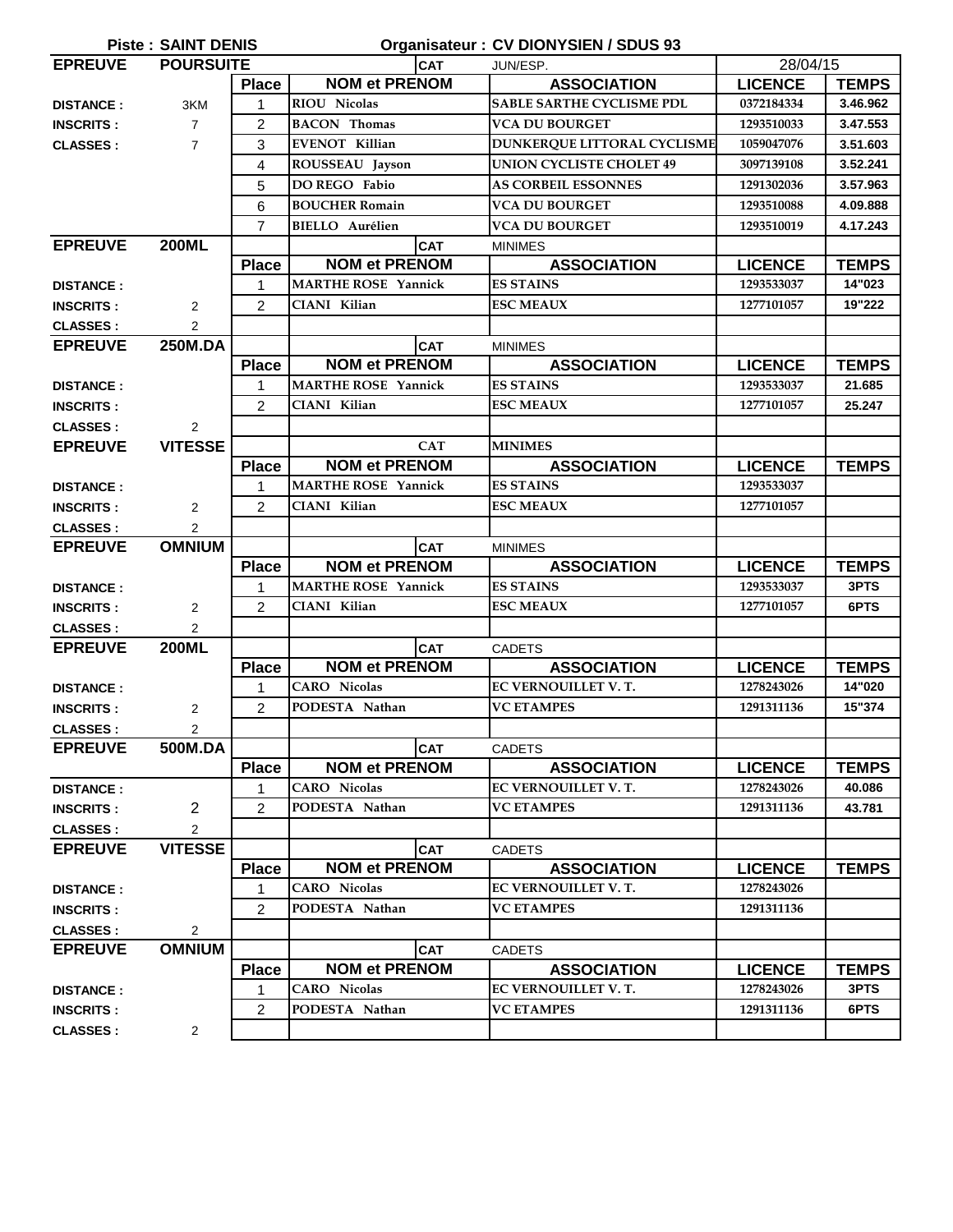| <b>EPREUVE</b>   | <b>SCRATCH</b>           |                             |                                                                  | <b>CAT</b> | SEN/JUN.1/2                          |                |              |
|------------------|--------------------------|-----------------------------|------------------------------------------------------------------|------------|--------------------------------------|----------------|--------------|
|                  |                          | <b>Place</b>                | <b>NOM et PRENOM</b>                                             |            | <b>ASSOCIATION</b>                   | <b>LICENCE</b> | <b>TEMPS</b> |
| <b>DISTANCE:</b> | 10KMS                    | 1                           | ROUSSEAU Jayson                                                  |            | <b>UNION CYCLISTE CHOLET 49</b>      | 3097139108     |              |
| <b>INSCRITS:</b> | 16                       | $\overline{c}$              | DA CUNHA John                                                    |            | <b>VCA DU BOURGET</b>                | 1293510127     |              |
| <b>CLASSES:</b>  | 15                       | 3                           | <b>ANDREO</b> Maximilien                                         |            | PARISIS A.C. 95                      | 1295714124     |              |
|                  |                          | 4                           | MAFFEÏS Dany                                                     |            | <b>CC VILLENEUVE ST GERMAIN SOIS</b> | 1902063152     |              |
|                  |                          | 5                           | <b>DO REGO Fabio</b>                                             |            | <b>AS CORBEIL ESSONNES</b>           | 1291302036     |              |
|                  |                          | 6                           | MUSELET Julien                                                   |            | <b>LES BLEUS DE FRANCE</b>           | 1292402025     |              |
|                  |                          | 7                           | SLUSARSKY Micha                                                  |            | US CRETEIL                           | 1294604149     |              |
|                  |                          | 8                           | <b>BACON Thomas</b>                                              |            | <b>VCA DU BOURGET</b>                | 1293510033     |              |
|                  |                          | 9                           | <b>BOUCHER Robin</b>                                             |            | <b>VCA DU BOURGET</b>                | 1293510088     |              |
|                  |                          | 10                          | SANZ Eric                                                        |            | <b>US CRETEIL</b>                    | 1294104155     |              |
|                  |                          | 11                          | DO REGO PEREIRA Miguel                                           |            | <b>TEAM 94 VILLENEUVOISE</b>         | 1294601071     |              |
|                  |                          | 12                          | <b>LAMOTTE Antony</b>                                            |            | <b>CSM PUTEAUX</b>                   | 1292401013     |              |
|                  |                          | 13                          | <b>EVENOT Killian</b>                                            |            | DUNKERQUE LITTORAL CYCLISME          | 1059047076     |              |
|                  |                          | 14                          | <b>GAUDILLAT Antoine</b>                                         |            | <b>AS CORBEIL ESSONNES</b>           | 1291302209     |              |
|                  |                          | 15                          | <b>MATHIS</b> Guillaume                                          |            | <b>CSM PUTEAUX</b>                   | 1292401261     |              |
| <b>EPREUVE</b>   | <b>SRATCH</b>            | <b>CAT</b><br>SEN.H/D.J.DEP |                                                                  |            |                                      |                |              |
|                  |                          | <b>Place</b>                | <b>NOM et PRENOM</b>                                             |            | <b>ASSOCIATION</b>                   | <b>LICENCE</b> | <b>TEMPS</b> |
| <b>DISTANCE:</b> | 10KMS                    | 1                           | PEREIRA MARTINS Julien                                           |            | OLYMPIQUE C.V.O.                     | 1295712160     |              |
| <b>INSCRITS:</b> | 19                       | 2                           | <b>BIELLO</b> Aurélien                                           |            | <b>VCA DU BOURGET</b>                | 1293510019     |              |
| <b>CLASSES:</b>  | 13                       | 3                           | <b>BLANCA</b> Vincent                                            |            | PARIS CYCLISTE OLYMPIQUE             | 1275016086     |              |
|                  |                          | 4                           | <b>LASSAUNIERE Olivier</b>                                       |            | PARISIS A.C. 95                      | 1295714016     |              |
|                  |                          | 5                           | PIERRU Arnaud                                                    |            | PARISIS A.C. 95                      | 1295714108     |              |
|                  |                          | 6                           | <b>MATHIS Olivier</b>                                            |            | A. C. B. B.                          | 1292408162     |              |
|                  |                          | 7                           | CANNELLA Franco                                                  |            | US CRETEIL                           | 1294604029     |              |
|                  |                          | 8                           | <b>CLOAREC</b> Marine                                            |            | <b>EC MONTGERON VIGNEUX</b>          | 1291307070     |              |
|                  |                          | 9                           | KODIO Vincent                                                    |            | <b>CV DIONYSIEN</b>                  | 1293506027     |              |
|                  |                          | 10                          | VANVYNCKT Michel                                                 |            | EC MONTGERON VIGNEUX                 | 1291307289     |              |
|                  |                          | 11                          | UGUEN Cédric                                                     |            | <b>US CRETEIL</b>                    | 1294604365     |              |
|                  |                          | 12                          | <b>MAGNARD Olivier</b>                                           |            | PARIS CYCLISTE OLYMPIQUE             | 1275016097     |              |
|                  |                          | 13                          | <b>MAGNIENT</b> Lucile                                           |            | EC MONTGERON VIGNEUX                 | 1291307047     |              |
| <b>EPREUVE</b>   | <b>COURSE AUX POINTS</b> |                             |                                                                  | <b>CAT</b> | SEN/JUN.1/2                          |                |              |
|                  |                          | <b>Place</b>                | <b>NOM et PRENOM</b>                                             |            | <b>ASSOCIATION</b>                   | <b>LICENCE</b> | <b>TEMPS</b> |
| <b>DISTANCE:</b> | 8KMS                     | $1 \quad$                   | DA CUNHA John                                                    |            | <b>VCA DU BOURGET</b>                | 1293510127     | 35PTS        |
| <b>INSCRITS:</b> | 15                       | 2                           | DO REGO Fabio                                                    |            | <b>AS CORBEIL ESSONNES</b>           | 1291302036     | 25PTS        |
| <b>CLASSES:</b>  | 15                       | 3                           | <b>EVENOT Killian</b>                                            |            | <b>DUNKERQUE LITTORAL CYCLISME</b>   | 1059047076     | 9PTS         |
|                  |                          | 4                           | ANDREO Maximilien                                                |            | PARISIS A.C. 95                      | 1295714124     | 8PTS         |
|                  |                          | 5                           | <b>BACON</b> Thomas<br><b>MATHIS</b> Guillaume<br>MUSELET Julien |            | VCA DU BOURGET                       | 1293510033     | 2PTS         |
|                  |                          | 6                           |                                                                  |            | <b>CSM PUTEAUX</b>                   | 1292401261     | 2PTS         |
|                  |                          | 7                           |                                                                  |            | <b>LES BLEUS DE FRANCE</b>           | 1292402025     |              |
|                  |                          | 8                           | MAFFEÏS Dany                                                     |            | <b>CC VILLENEUVE ST GERMAIN SOIS</b> | 1902063152     |              |
|                  |                          | 9                           | ROUSSEAU Jayson                                                  |            | <b>UNION CYCLISTE CHOLET 49</b>      | 3097139108     |              |
|                  |                          | 10                          | <b>BOUCHER Robin</b>                                             |            | <b>VCA DU BOURGET</b>                | 1293510088     |              |
|                  |                          | 11                          | DO REGO PEREIRA Miguel                                           |            | <b>TEAM 94 VILLENEUVOISE</b>         | 1294601071     |              |
|                  |                          | 12                          | GAUDILLAT Antoine                                                |            | <b>AS CORBEIL ESSONNES</b>           | 1291302209     |              |
|                  |                          | 13                          | SLUSARSKY Micha                                                  |            | <b>US CRETEIL</b>                    | 1294604149     |              |
|                  |                          | 14                          | SANZ Eric                                                        |            | <b>US CRETEIL</b>                    | 1294104155     |              |
|                  |                          | 15                          | <b>LAMOTTE Antony</b>                                            |            | <b>CSM PUTEAUX</b>                   | 1292401013     |              |